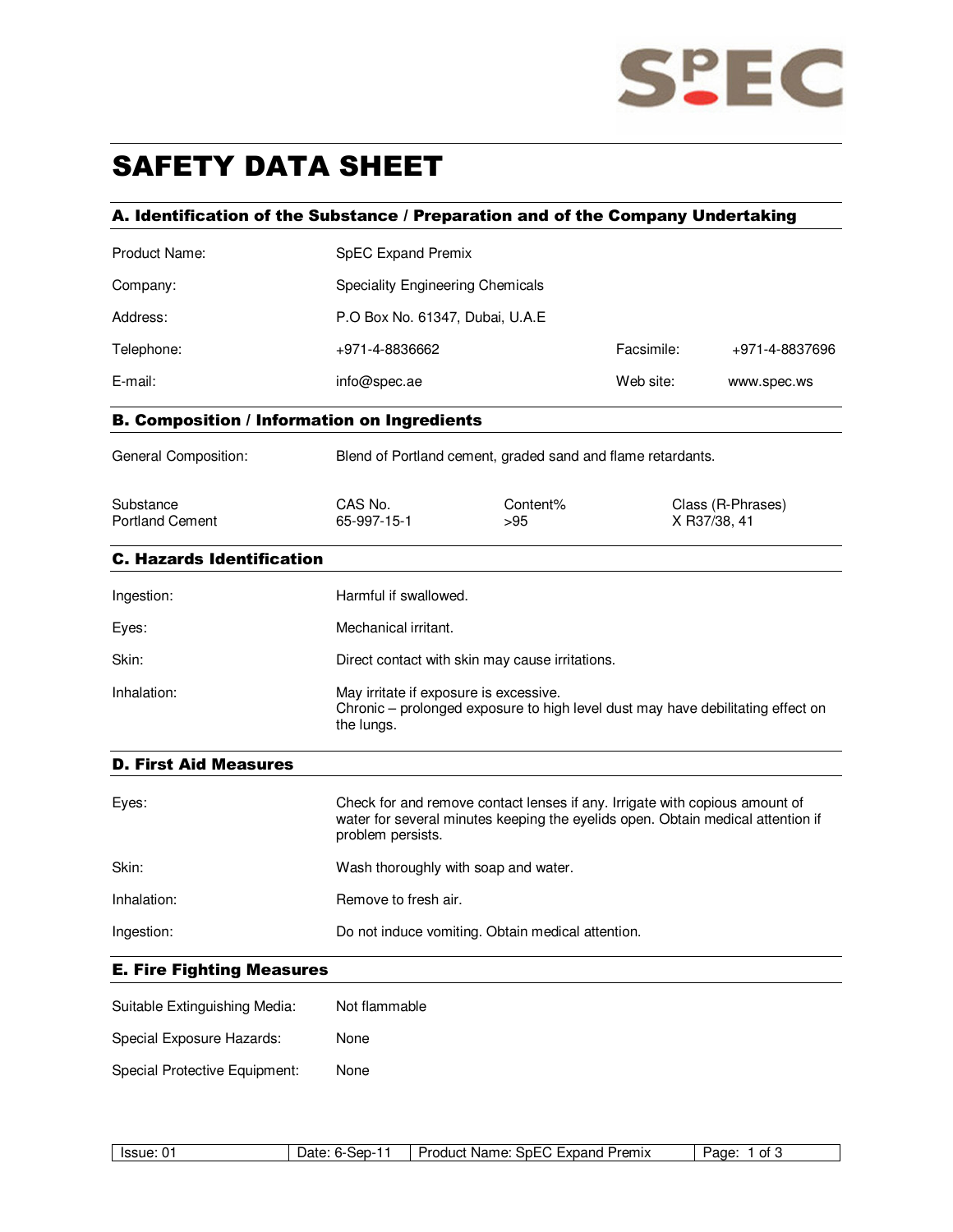| <b>F. Accidental Release Measures</b> |                                                                                                                                     |  |
|---------------------------------------|-------------------------------------------------------------------------------------------------------------------------------------|--|
| <b>Personal Precautions:</b>          | Wear gloves and other suitable protective clothing.                                                                                 |  |
| <b>Environmental Precautions:</b>     | Prevent entry into drains, sewers and water courses.                                                                                |  |
| Decontamination Procedures:           | Gather into containers. Avoid the formation of dust in atmosphere. Residues may<br>be flushed to drain with large volumes of water. |  |

|  | <b>G. Handling and Storage</b> |  |  |  |
|--|--------------------------------|--|--|--|
|--|--------------------------------|--|--|--|

| Handling:        | Avoid creating dust. Use eye/face protection. Ensure adequate ventilation. |
|------------------|----------------------------------------------------------------------------|
| Storage:         | Store in cool dry and cool area.                                           |
| Decontamination: | Gather into containers. Avoid formation of dust in atmosphere.             |

#### H. Exposure Controls / Personal Protection

| Occupational Exposure Limits:                              | None assigned           |                          |
|------------------------------------------------------------|-------------------------|--------------------------|
| Substance                                                  | 8 Hour TWA              | Source/Other Information |
| Silica<br><b>Total Inhalable Dust</b><br>Respirable Dust   | 5mg/m3<br>3mg/m3        | EH 40                    |
| Portland cement<br>Total Inhalable Dust<br>Respirable Dust | $10$ mg/m $3$<br>5mg/m3 | EH 40                    |

### I. Physical and Chemical Properties

| <b>Physical State:</b> | Solid powder |
|------------------------|--------------|
| Colour:                | Grey         |
| Odour:                 | Odourless    |
| Flash Point:           | N/A          |
| SG/Bulk Density:       | 1650 kg/m3   |
| Solubility:            | Insoluble    |

#### J. Stability and Reactivity

| Stability:                           | Stable under recommended conditions.      |
|--------------------------------------|-------------------------------------------|
| Conditions to Avoid:                 | Exposure to air contamination with water. |
| Materials to Avoid:                  | None                                      |
| Hazardous Decomposition<br>Products: | None                                      |
| Reactivity:                          | Cement reacts with water and hardens.     |

#### K. Toxicological Information

Cement, cementitious grouts and mortars are known to cause both irritant and allergic, contact dermatitis. Causes burns when wet. Harmful by inhalation and if swallowed.

| lssue <sup>-</sup><br>C Expand<br>Premix<br>Product<br>.≾n⊢(<br>Name:<br>sep-1<br>Οt<br>∙aαe<br>лате<br>. . |
|-------------------------------------------------------------------------------------------------------------|
|-------------------------------------------------------------------------------------------------------------|